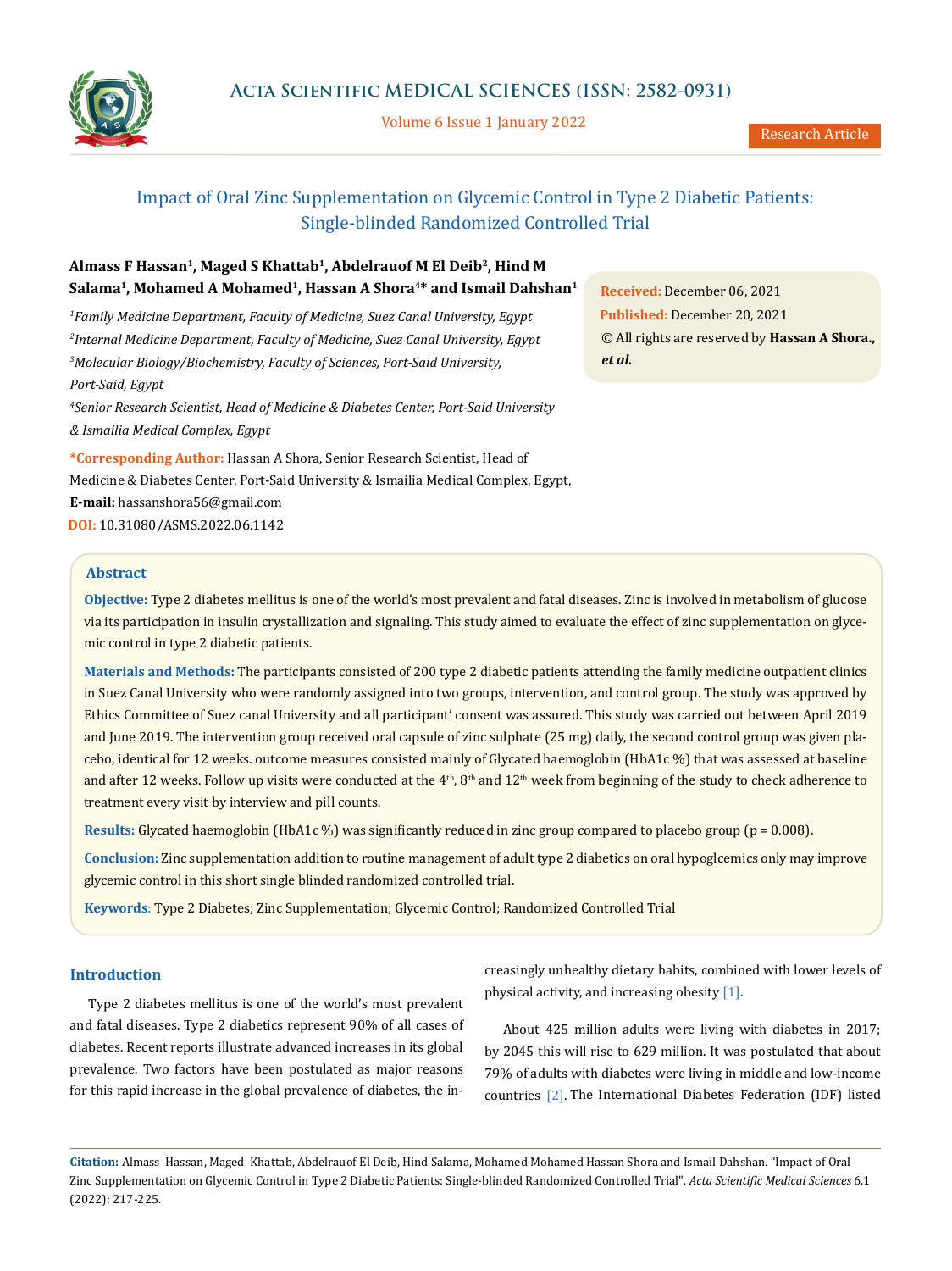Egypt among the world top 10 countries in the number of patients with diabetes. It is expected that the number of patients with diabetes in the Middle East and North Africa (MENA) region to grow by 96% from year 2013 to 2035 or from 34.6 million to 67.9 million. In Egypt, the prevalence of diabetes is around 15.56% among adults between 20 and 79 years of age, with an annual death of 86,478 related to diabetes [3].

Zinc is an essential trace element crucial for the function of more than 300 enzymes tthat are regulated by over two thousands transcription factors and it is important for cellular processes like cell division and apoptosis. Hence, the concentration of zinc in the human body is tightly regulated and disturbances of zinc homeostasis have been associated with several diseases including diabetes mellitus [4].

Zinc is involved in metabolism of glucose via its participation in insulin signaling, crystallization, storage and secretion. It is concentrated in the secretory vesicles of the beta-cells of the pancreas where it forms an integral component of the insulin structure to stabilize it and minimize its susceptibility to oxidative damage [5].

Whole-body level dysregulation of zinc is known to occur in both type 1 and type 2 diabetes. However, it remains unclear as to whether zinc deficiency causes the disease or is merely a consequence of the disease. A possible causal link between changes in zinc homeostasis and pancreatic  $β$  cell function was suggested in 2007 with the identification of an association between the risk of T2DM and polymorphisms in the *SLC30A8* gene, which encodes zinc transporter ZnT8 [6].

A defect in zinc homeostasis is reported in diabetic patients, including lower serum zinc concentrations and higher urinary zinc excretion as compared to healthy controls. Lower serum zinc in diabetics is associated with a decrease in insulin sensitivity and subsequently impaired glucose utilization [7].

Some studies investigated the role of zinc as a potential adjunct therapy in the management of type 2 diabetes mellitus; the outcomes of such studies were conflicting. Therefore this single blinded non concelaed short randomized trail aimed to evaluate the effect of zinc supplementation on glycemic control in type 2 diabetic patients.

#### **Methods**

#### **Study design and participants**

This was a single-blinded randomized placebo controlled clinical trial (participants did not know the type of intervention). The participants consisted of 200 patients with type 2 diabetes on oral hypoglycemic drugs only attending the family medicine outpatient clinics, in Suez Canal University, Ismailia, Egypt. This study was was carried between April 2019 and June 2019.

All patients of the study given their written consent after conselling them for the aim of the study,and after gaining approval of ethical committee. Inclusion criteria were patients with type 2 diabetes, aged >18 years old, attending the clinic for a routine followup visit, on regular use of oral anti-diabetic drugs only, with HbAlc concentrations of 7.5-9.5%, at baselien who were not enrolled in similar program in the last 6 months, and not taking vitamins or mineral supplements in previous 2 months. Exclusion criteria were severe or uncontrolled cardiovascular disease (defined as a cardiovascular event within the last year), psychiatric disease or cognitive impairment interfering with treatment compliance, pregnancy or lactating women.

#### **Sampling and randomization**

A sample size of 90 subjects was required to detect 0.41% difference in HbA1c at a standard deviation of 0.69  $[8]$ , with 80% power and 5% level of significance. Considering a dropout rate of 10% the sample size estimated as 45 subjects per group, and we extended it to 100 per group for more rigorous statisctical inferences.

During one month period HbA1c was requested to all patients with type 2 diabetes mellitus who attended family medicine outpatient clinic of Suez Canal University hospital and fulfill inclusion and exclusion criteria. Patients who had HbA1c values of 7.5-9.5% were listed in a numerical order and were arranged alphabetically.

Total of 200 particiapnts were randomly assigned to either group using a verified ramdom sampling technique and were blind to the treatment given. The intervention group received oral capsule of zinc sulphate (25 mg) daily, the control group was given placebo for 12 weeks in addition to their usual care of oral antidiabetic drugs only.

**Citation:** Almass Hassan, Maged Khattab, Abdelrauof El Deib, Hind Salama, Mohamed Mohamed Hassan Shora and Ismail Dahshan*.* "Impact of Oral Zinc Supplementation on Glycemic Control in Type 2 Diabetic Patients: Single-blinded Randomized Controlled Trial". *Acta Scientific Medical Sciences* 6.1 (2022): 217-225.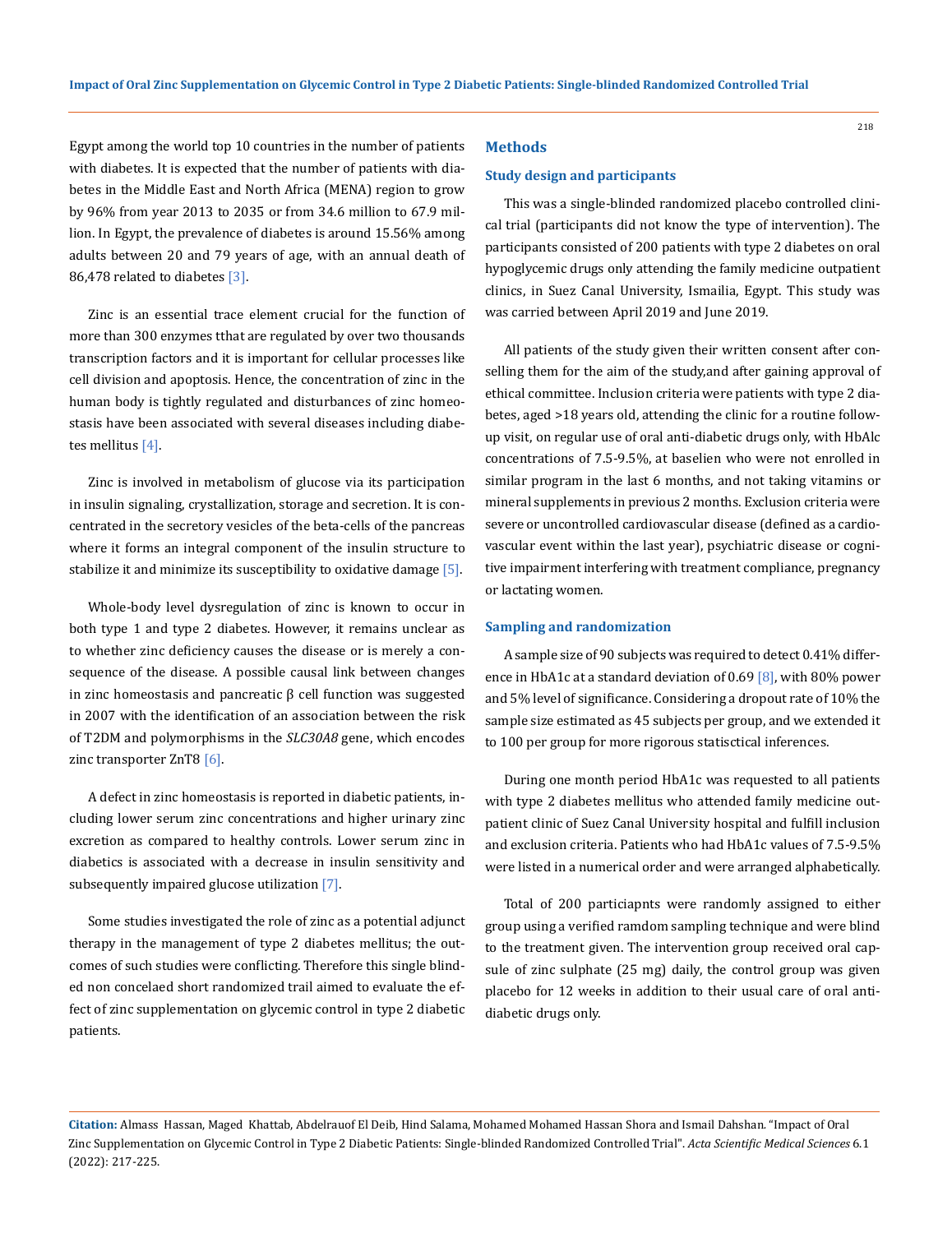### **Data collection**

An initial questionnaire included socioeconomic data as age, sex, address, educational level, occupation, medical history as diabetes duration, drug usage, diabetic complications and adherence to recommended diet was completed from included subjects after running pilot study on 20 patients to test validity of the questionaire.

Patients of both groups were given blindly either 25 mg of zinc sulfate or placebo once daily for a period of 12 weeks, both drugs were identical in formulation, shape, size, weight, texture, and packing. Patients were allowed to ask questions regarding any possible side effects and the degree of compliance was followed at the  $4<sup>th</sup>$ ,  $8<sup>th</sup>$  and  $12<sup>th</sup>$  week from beginning of the study by patient interview and pill counts; those taking 90% (e.g.25 capsules zinc \4 weeks) of the drugs were considered compliant. Adherence to oral anti-diabetic drugs and healthy diet was assessed by interview at every visit. Two patients (from intervention group) were withdrawn after 8 weeks of the study as their anti-diabetic therapy was changed to insulin. Three patients (from placebo group) were withdrawn after 4 weeks of the study without mentioning causes.

Blood samples were collected from all patients (in both zinc and placebo groups) before starting treatment (baseline sample) and then after 12 weeks of treatment to monitor the change in glycated hemoglobin (HbA1c %) as an indicator of glycemic control**.**

#### **Statistical analysis**

Statistical analysis was performed using Statistical Package for the Social Sciences (SPSS V18.0). Numerical values were expressed as mean ± standard deviation (SD). Continuous variables were compared using the Independent-samples T test. Chi-Square test was used to compare categorical variables between groups. P value of <0.05 was considered statistically significant.

### **Results**

The results of this study of the effect of oral zinc supplementaion (25mg) on glycemic status of type 2 diabetic patients on oral hypogkycemic drugs, and that was run for 12 weeks as single blinded randomized clinical trial with no statistically significant difference between the two groups, regarding age, residence, duration of illness, BMI, and Hba1c % at baseline (Table 1), and no statistically difference between the two groups regarding type of treatment, and adherence to treatment (Table 2), after 12 weeks of follow up, there was statistically significant difference in outcome variable, Hba1c %, (8.03% Vs 8.30%) in the intervention and control group respectively, although the difference was not clinically significant.

Multiple regression analysis was done (Table 4) to study different selected variables that was best fitting the regression model (multiple regression coefficient R value = 0.954) and explains 91% of variation in the outcome variable The unstandardized coefficient of the Intervention was shown to decrease the Hba1c % by only less than 0.2% (0.17%), while adherence to treatment unstandardized coefficient decreases hba1c % by 5% among other less coefficients.

Out of 200 patients selected at the beginning of the research, 195 patients completed this study (Figure 1). Comparison of the baseline characteristics of both groups revealed no significant differences (Table 1).

The majority of patients in the study groups used combined metformin and sulfonylurea for treatment of their diabetes, most of them were adherent to their oral anti-diabetic drugs (76% in intervention versus 82.2% in control group) (Table 2). Regarding adherence to Zinc or placebo after 12 weeks, there was no statistically significant difference between intervention and control group  $(p-value = 0.756)$ .

After 12 weeks of zinc or placebo supplementation, the reduction in the level of HbA1c in zinc group compared to that in placebo group was significant ( $p = 0.008$ ) (Table 3).

About 84% of the intervention group had better glycemic control; (decreased in HbA1C compared to baseline, while only 45% were improved in the control group (Table 4).

After exclusion of confounders, all independent variables coefficients are significantly predicted HBA1c. Unstandardized coefficients B indicates that the intervention, male gender, urban residence, adherence to treatment, and will decrease HBA1c by about 0.17%, 0.11%, 0.16%, and 0.57%, respectively. Additionally, age and BMI will increase HBA1c by about 0.05% and 0.13%, respectively.

The multiple correlation coefficient (R value =0.976) indicates a good level of prediction. The coefficient of determination  $(R^2 \text{ value})$ 

**Citation:** Almass Hassan, Maged Khattab, Abdelrauof El Deib, Hind Salama, Mohamed Mohamed Hassan Shora and Ismail Dahshan*.* "Impact of Oral Zinc Supplementation on Glycemic Control in Type 2 Diabetic Patients: Single-blinded Randomized Controlled Trial". *Acta Scientific Medical Sciences* 6.1 (2022): 217-225.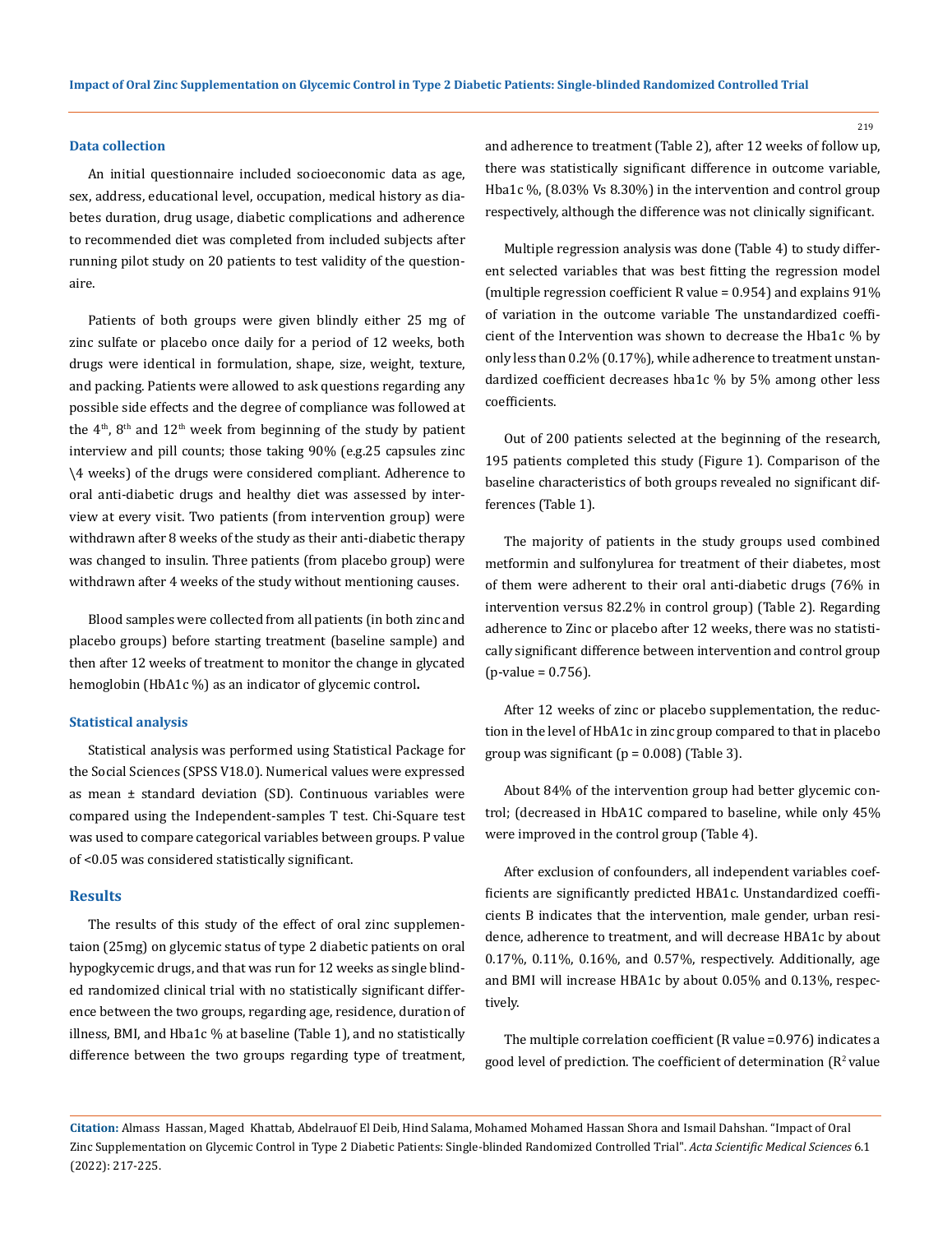|                              | <b>Groups</b>                        |                        |                      |                      |
|------------------------------|--------------------------------------|------------------------|----------------------|----------------------|
| <b>Variables</b>             | <b>Interventional</b><br>$(n = 100)$ | Control<br>$(n = 100)$ | <b>Test</b><br>value | p-value              |
| Age (years), mean $\pm$ SD   | $48.23 \pm 7.57$                     | $49.95 \pm 6.85$       | 1.683                | 0.09 <sup>a</sup>    |
| Gender, n (%)                |                                      |                        |                      |                      |
| Male                         | 38(38%)                              | 45(45%)                | 1.009                | 0.34 <sup>b</sup>    |
| Female                       | 62(62%)                              | 55(55%)                |                      |                      |
| Duration of diabetes (years) | $4 \pm 1.66$                         | $4.07 \pm 1.69$        | 0.295                | $0.768$ <sup>a</sup> |
| Residency, $n$ $(\%)$        |                                      |                        |                      |                      |
| Urban                        | 80 (80%)                             | 82 (82%)               | 1.085                | 0.29 <sup>b</sup>    |
| Rural                        | 20 (20%)                             | 18(18%)                |                      |                      |
| BMI (mean $\pm$ SD)          | $31.6 \pm 3.19$                      | $30.42 \pm 3.03$       | 2.702                | $0.007^{*a}$         |
| $HbA1C$ (%), mean $\pm$ SD   | $8.85 \pm 0.59$                      | $8.72 \pm 0.62$        | 1.487                | 0.14 <sup>a</sup>    |

Table 1: Baseline Characteristics of Patients in intervention and control Groups (n = 200).

a values are based on Independent-samples *t*test. Statistical significance at p < 0.05.

 $^{\rm b}$ values are based on chi-square test. Statistical significance at p  $< 0.05.$ 

| <b>Variables</b>                                        | <b>Groups</b>                        | <b>Test</b><br>value          | p-<br>value |                   |
|---------------------------------------------------------|--------------------------------------|-------------------------------|-------------|-------------------|
|                                                         | <b>Interventional</b><br>$(n = 100)$ | <b>Control</b><br>$(n = 100)$ |             |                   |
| Type of oral<br>hypoglycemic<br>drugs, $n$ $(\%)$       |                                      |                               |             |                   |
| Metformin                                               | 19 (19%)                             | 18 (18%)                      | 2.111       | 0.35 <sup>b</sup> |
| Sulfonylurea                                            | 27 (27%)                             | 19 (19%)                      |             |                   |
| Combined<br>Metformin and<br>Sulfonylurea               | 54 (54%)                             | 63(63%)                       |             |                   |
| Adherence to<br>oral anti-diabetic<br>drugs, $n$ $(\%)$ |                                      |                               |             |                   |
| Adherent                                                | 76 (76%)                             | 82 (82%)                      | 1.085       | 0.30 <sup>b</sup> |
| Non-adherent                                            | 24 (24%)                             | 18 (18%)                      |             |                   |

**Table 2:** Type of oral anti- diabetic drugs and adherence to them in intervention and control groups (n = 200). b values are based on chi-square test.

Statistical significance at p < 0.05.

= 0.953) that shows the independent predictors to explain 95.37% of the variability of the dependent variable (baseline HBA1c). Ad-

| <b>Variable</b> | <b>Groups</b>         | <b>Test</b>    | p-value |              |
|-----------------|-----------------------|----------------|---------|--------------|
|                 | <b>Interventional</b> | <b>Control</b> | value   |              |
|                 | $(n = 98)$            | $(n = 97)$     |         |              |
| $HbA1C(\%)$     | $8.03 \pm 0.69$       | $8.30 \pm$     | 2.66    | $0.008^{*a}$ |
|                 |                       | 0.73           |         |              |

**Table 3:** Comparison of HbA1c after Treatment with Zinc or Placebo in type 2 diabetic patients.

\*Statistically significant.

a values are based on Independent-samples *t*test. Statistical significance at  $P < 0.05$ .

justed R square (Adj.  $R^2$  value = 0.950) accurately reports that the regression model with chosen as independent input variables that explain the output variable (baseline HBA1c). Durbin-Watson test suggests that the observations are independent and not autocorrelated.

After exclusion of confounders, all independent variables coefficients significantly predicted HBA1c. Unstandardized coefficients B indicates that the intervention, male gender, urban residence, adherence to treatment, and will decrease HBA1c by about 0.17%, 0.11%, 0.16%, and 0.57%, respectively. Additionally, age and BMI will increase HBA1c by about 0.05% and 0.13%, respectively.

**Citation:** Almass Hassan, Maged Khattab, Abdelrauof El Deib, Hind Salama, Mohamed Mohamed Hassan Shora and Ismail Dahshan*.* "Impact of Oral Zinc Supplementation on Glycemic Control in Type 2 Diabetic Patients: Single-blinded Randomized Controlled Trial". *Acta Scientific Medical Sciences* 6.1 (2022): 217-225.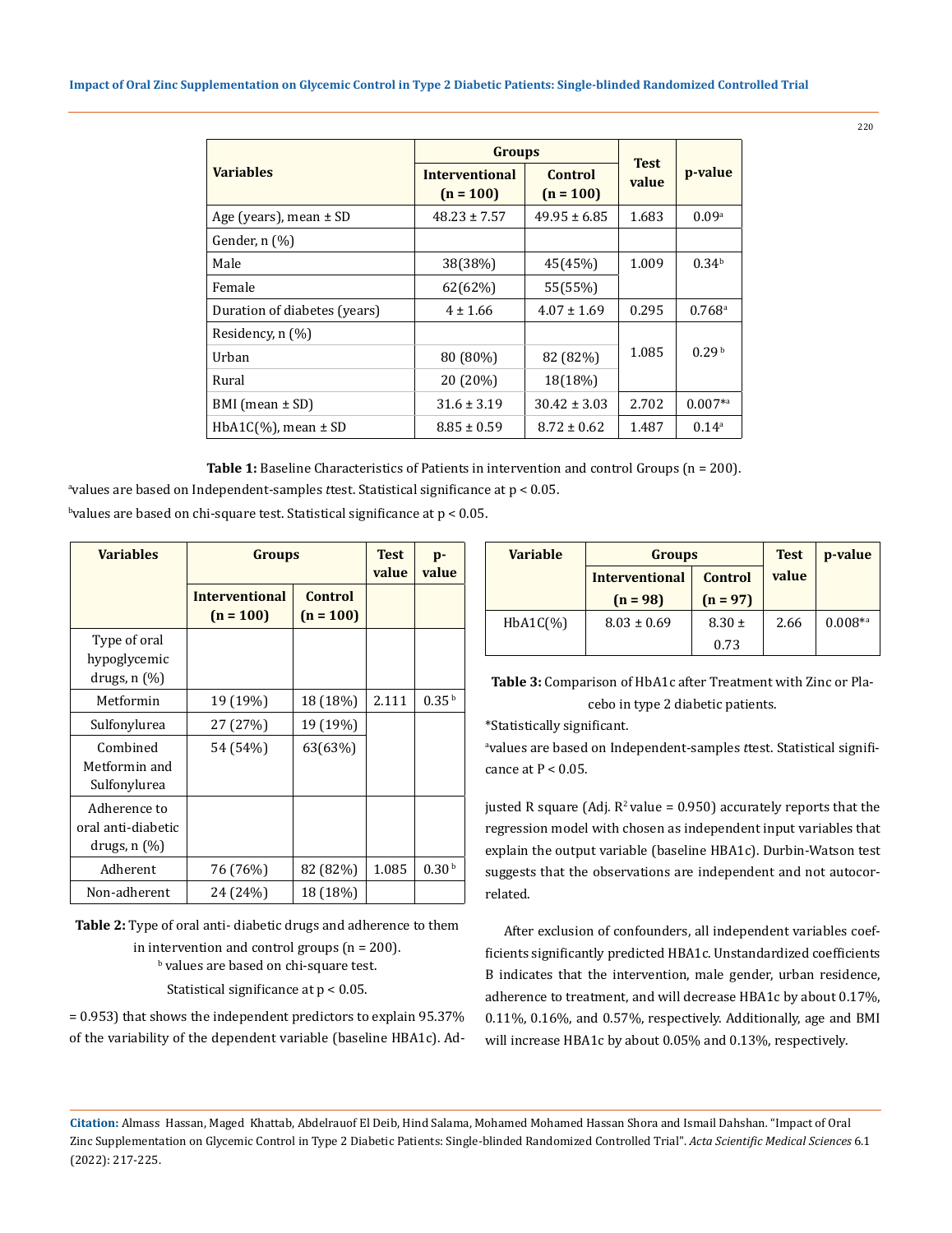| Coefficients <sup>a</sup>    |                             |                                              |             |                                            |          |                              |                                           |          |
|------------------------------|-----------------------------|----------------------------------------------|-------------|--------------------------------------------|----------|------------------------------|-------------------------------------------|----------|
| <b>Model</b><br>B            |                             | <b>Unstandardized</b><br><b>Coefficients</b> |             | <b>Standardized</b><br><b>Coefficients</b> | T        | p-value                      | 95.0% Confidence<br><b>Interval for B</b> |          |
|                              |                             | Std.<br><b>Error</b>                         | <b>Beta</b> |                                            |          | <b>Lower</b><br><b>Bound</b> | <b>Upper</b><br><b>Bound</b>              |          |
| $\mathbf{1}$                 | (Con-<br>stant)             | 2.049                                        | .214        |                                            | 9.597    | < 0.0001                     | 1.628                                     | 2.470    |
|                              | Inter-<br>vention           | $-0.174$                                     | .032        | $-129$                                     | $-5.509$ | < 0.0001                     | $-236$                                    | $-112$   |
|                              | Age                         | 0.047                                        | .003        | .504                                       | 16.672   | < 0.0001                     | .041                                      | .053     |
|                              | Gender                      | $-0.110$                                     | .035        | $-.080$                                    | $-3.145$ | 0.002                        | $-178$                                    | $-0.041$ |
|                              | Resi-<br>dence              | $-0.159$                                     | .051        | $-0.092$                                   | $-3.093$ | 0.002                        | $-.260$                                   | $-058$   |
|                              | Adhere<br>to treat-<br>ment | $-0.569$                                     | .062        | $-288$                                     | 9.206    | < 0.0001                     | .447                                      | .691     |
|                              | BMI                         | 0.128                                        | .008        | .619                                       | 16.253   | < 0.0001                     | .113                                      | .144     |
| a. Dependent Variable: HBA1C |                             |                                              |             |                                            |          |                              |                                           |          |

**Table 4:** Multiple regression analysis of variables preficting change in outcome variable after the intervention

After exclusion of age and comorbidities, all independent variables coefficients significantly predicted baseline HBA1c. Unstandardized coefficients B indicates that the intervention, residence 2, higher education, and adherence to diet will decrease HBA1c by about 0.08%, 3.3%, 1.30%, and 0.29%, respectively. Additionally, female gender, employment, longer DM duration, poor adherence to treatment and higher baseline BMI will increase HBA1c by about 7.48%, 3.84%, 1.14%, 1.20%, and 0.17%, respectively.

| <b>Variable</b>     | <b>Groups</b>                  | <b>Test</b><br>value | p-value        |             |
|---------------------|--------------------------------|----------------------|----------------|-------------|
|                     | <b>Control</b><br>Intervention |                      |                |             |
| BMI (mean $\pm$ SD) | $31.60 \pm 3.19$               | $30.42 \pm 3.03$     |                | $0.007 * a$ |
| at base line        | $(n = 100)$                    | $(n = 100)$          | 2.702<br>1.806 | 0.032       |
| BMI (mean $\pm$ SD) | $30.98 \pm 3.412$              | $30.15 \pm 3.061$    |                |             |
| after 12 weeks      | $(n = 98)$                     | $(n = 97)$           |                |             |

**Table 5:** Comparison of BMI at base line and after Zinc supplementation or Placebo for 12 weeks in type 2 diabetic patients.  $^{\rm a}$ values are based on Independent-samples t test. Statistical significance at P  $<$  0.05.

Body mass index comparison at baseline showed statistically significant difference between the intervention group  $(31.6 \pm$ 3.19) and placebo group  $(30.42 \pm 3.03)$  (p = 0.007). Although both groups achieved some reduction in BMI after 12 weeks of zinc orplacebo supplementation (30.98  $\pm$  3.41 and 30.15  $\pm$  3.061 in intervention and placebo group respectively), the change in BMI in zinc group compared to that in placebo group wasn`t statistically significant ( $p = 0.0.032$ ) (Table 5). The results of this study that was done to study the effect of oral zinc supplementation (25mg) on glycemic status of type 2 diabetic patients on oral hypogkycemic

**Citation:** Almass Hassan, Maged Khattab, Abdelrauof El Deib, Hind Salama, Mohamed Mohamed Hassan Shora and Ismail Dahshan*.* "Impact of Oral Zinc Supplementation on Glycemic Control in Type 2 Diabetic Patients: Single-blinded Randomized Controlled Trial". *Acta Scientific Medical Sciences* 6.1 (2022): 217-225.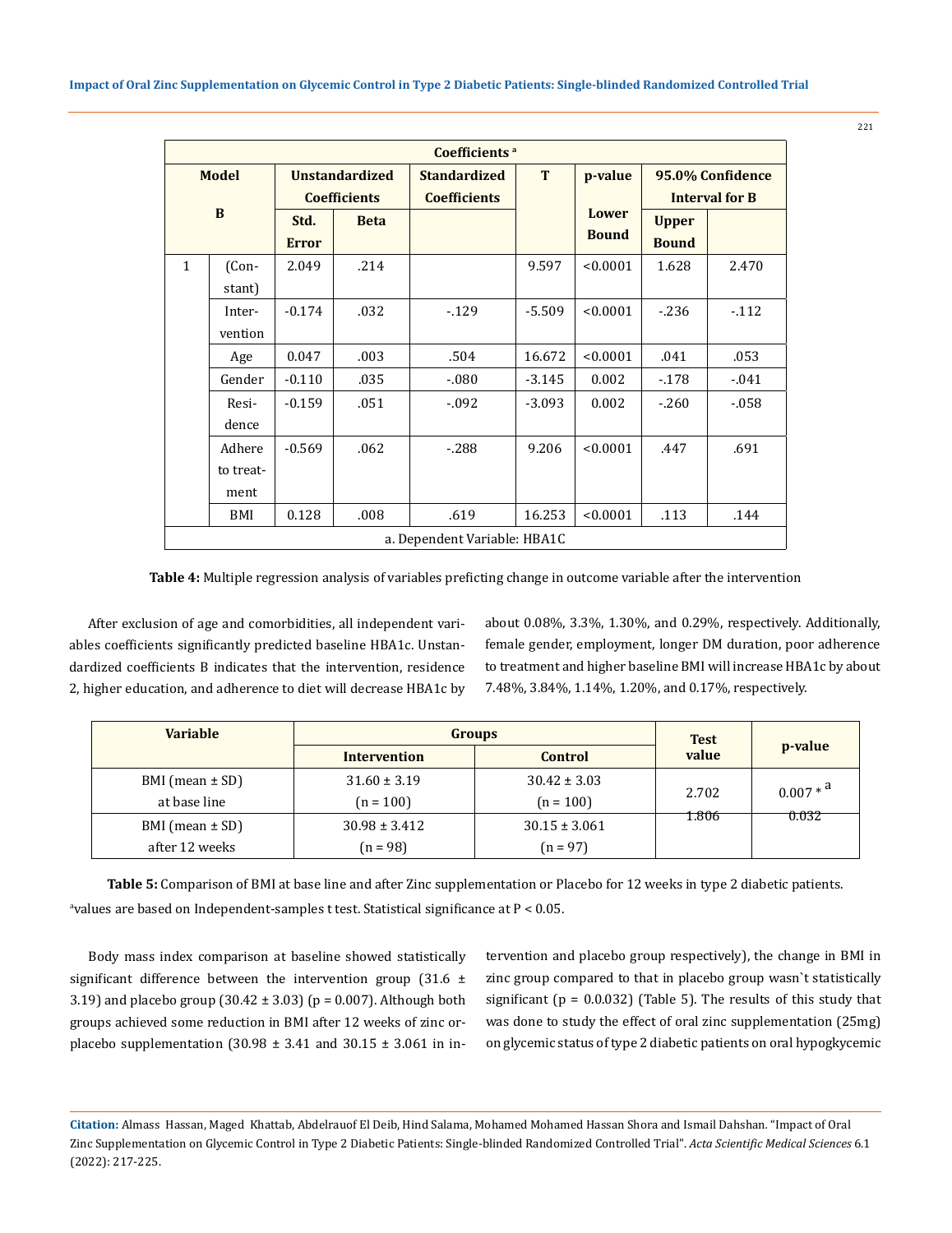drugs, and that was run for 12 weeks as single blinded randomized clinical trial with no statistically significant difference between the two groups, regarding age, residence, duration of illness, BMI, and Hba1c% at baseline (Table 1), and also no statistically significant difference between the two groups regarding type of treatment, and adherence to treatment (Table 2), after 12 weeks of follow up, there was statistically significant difference in outcome variable, Hba1c%, (8.03% Vs 8.30%) in the intervention and control group respectively, although the difference was not clinically significant.

Multiple regression analysis was done (Table 4) to study different selected variables that was best fitting the regression model (multiple regression coefficient R value = 0.954) and explains 91% of variation of the outcome variable The unstandardized coefficient of the Intervention was shown to decrease the Hba1c % by only less than 0.2% (0.17%), while adherence to treatment unstandardized coefficient decreases HbA1c % by .5% among other less coefficients.

# **Discussion**

The current study demonstrated that zinc supplementation in a dose of 25 mg/day orally for 12 weeks significantly decreases HbA1c in type 2 DM patients. These results were similar to the results of previous study stated that HbA1c was reduced significantly from  $8 \pm 1.4$  to  $7.2 \pm 1.4$  (p=0.04) after zinc sulphate consumption for 12 weeks [9].

Also there is agreement with another study that demonstrated a significant decrease in HbA1C (p=0.04) with zinc sulfate supplementation for 12 weeks. Patients received randomly either 660mg zinc sulfate or placebo. The mean HbA1C decreased from 8.13+2.03 to 7.35 ± 1.62 after zinc treatment. The mean of HbA1c in the placebo group decreased from  $7.53 \pm 0.71$  to  $7.46 \pm 0.73$  [10].

Similarly; another study in India reported that adding 50 mg elemental zinc as zinc sulphate to oral anti-diabetic drugs for 12 weeks decreased HbA1c significantly  $(p = 0.0001)$ . HbA1C decreased from  $8.35 \pm 0.87$  to  $6.91 \pm 0.67$  [11].

Also another study conducted in Iraq reported that the mean HbA1c% concentration of the zinc group decreased significantly after 12 weeks of supplementation with oral zinc in the form of zinc sulfate (30 mg of elemental zinc cap/day), while no significant

changes were found in the mean HbA1c% of the control group  $[12]$ . These results were also similar to the results of our study.

Additionally in a comprehensive systematic review and meta analysis of the studies evaluating the effects of oral Zinc supplementation in patients with diabetes mellitus, researchers summarized the data from 25 studies, involving a total of 1,362 patients and they found that Zinc supplementation causes significant reduction in FBG, PPBG and HbA1c in patients with type-2 diabetes as their results showed that post-supplementation HbA1c values were significantly reduced in the Zinc treated groups compared with controls. The pooled reduction of HbA1c was close to 0.6%, a magnitude that is clinically significant  $[13]$ . These results were compatible with the findings of the current study.

The beneficial effect of zinc supplementation in type 2 diabetes may be explained by several molecular mechanisms which are believed to be involved in the regulation of blood glucose levels following Zinc supplementation. In a study conducted on mice, it reveled the insulin mimetic and hypoglycemic properties shown by Zinc divalent metal cation  $(Zn^{2})$  complexes  $[14]$ . The protein tyrosine phosphatase 1B (PTP 1B), a key regulator of the phosphorylation state of the insulin receptor is known to be a target of Zinc ions [15]. Also studies have shown that Zinc may play a role in improving peripheral insulin sensitivity, as it can potentiate insulin-stimulated glucose transport  $[16]$ . Zinc acts as insulin mimetic by activating cell signaling pathways such as tyrosine, PRASA40,P38, SHP-2, Akt, ERK1/2, GSK-3B in both human and mouse skeletal cells.

In contrary to the results of the current research, a study in Saudi Arabia stated that while HbA1c% was reduced significantly in zinc group (p < 0.001), it remained unaltered in placebo group  $(p > 0.05)$ . The reduction in the level of HbA1c in zinc group compared to placebo group was not sataistically significant  $(p > 0.05)$ [17]. The discrepancy of their results and the current study may be explained on the basis that they used zinc for shorter duration (8 weeks) compared to 12 weeks in our study.

In contrast to our findings, study in Korea stated that HbA1c concentration of diabetic patients did not change significantly after using 50 mg zinc gluconate daily for 4 weeks. The mean of HbA1C was 7.69  $\pm$  1.19 mg/dl for the zinc group compared to 8.16  $\pm$  0.78 mg/dl for the placebo group ( $p = 0.076$ ) [18]. The discrepancy of

**Citation:** Almass Hassan, Maged Khattab, Abdelrauof El Deib, Hind Salama, Mohamed Mohamed Hassan Shora and Ismail Dahshan*.* "Impact of Oral Zinc Supplementation on Glycemic Control in Type 2 Diabetic Patients: Single-blinded Randomized Controlled Trial". *Acta Scientific Medical Sciences* 6.1 (2022): 217-225.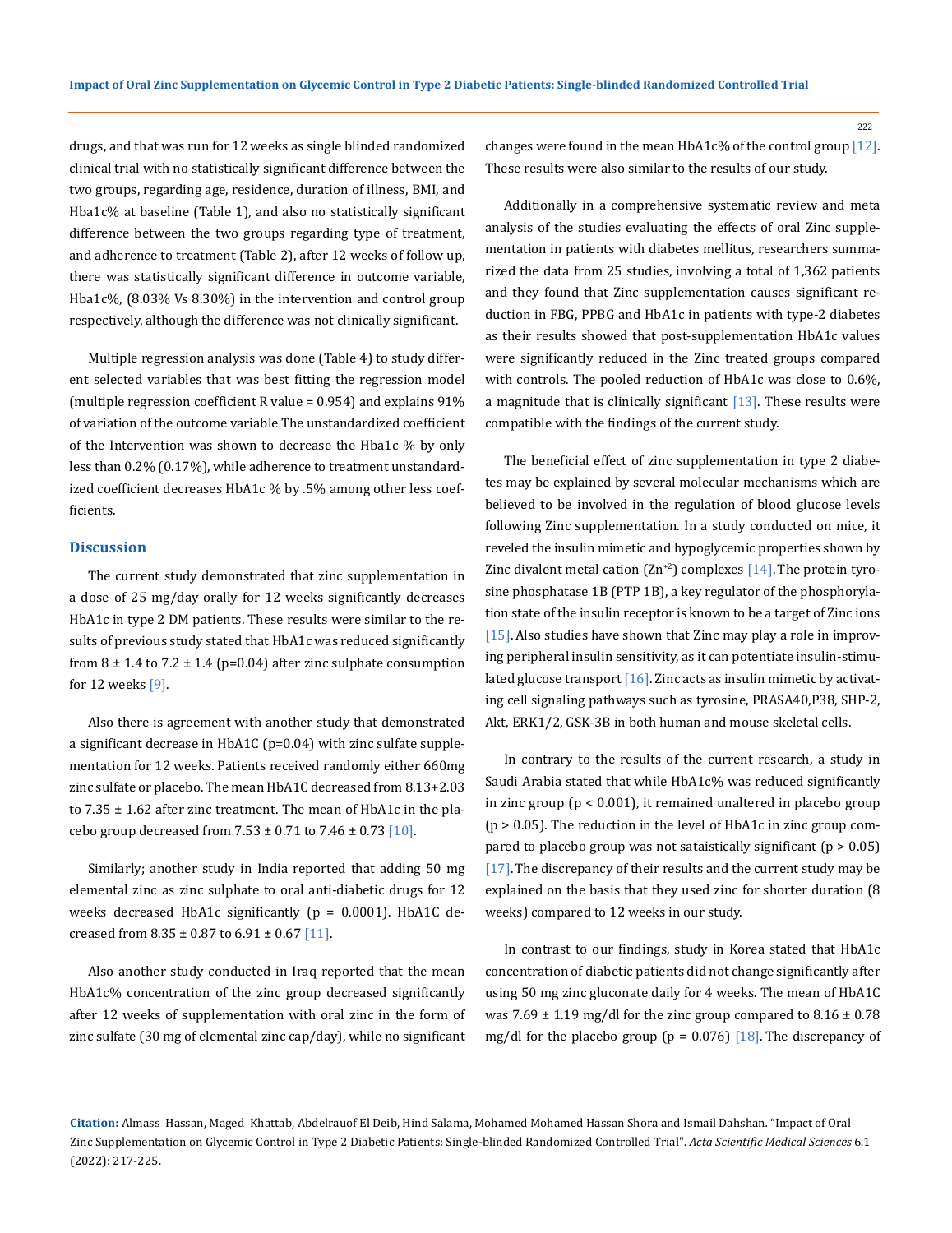223

their results and the current study results are expected as HbA1c reflects 2-3 months of glycemic control.

While another study in Tunisia stated that zinc supplementation didn`t significantly alter HbA1c in a study done on 56 diabetic patients with HbA1c >7.5%. They were supplemented with 30 mg zinc gluconate/day for 6 months  $[19]$ . The discrepancy between their results and the current study may be due to different zinc preparation, different dosing and different intervention trials time period.

In Chile, it was reported that 1-year of intervention with 30 mg/ day zinc supplementation has no significant change on HbA1c; baseline HbA1c was 6.3%, 6.2% for the placebo group and intervention group respectively. HbA1c after intervention was 6.6%, 6.9% for the placebo group and intervention group respectively (p  $= 0.419$  [20]. These results were not similar to results of our study as glycemic level of this study population was controlled this may be the cause of discrepancy of the results.

Furthermore, as the magnitude of any reduction in HbA1c is dependent upon several factors such as; baseline HbA1C, background therapy and endogenous -cell function which may explain the discrepancy between the results of the current study and the previous mentioned studies  $[17-21]$ . The results of multiple regression analysis showed that the model is the best for predicting change in the outcome variables, and the effect of intervention is only explaining less than 0.2% (0.174%), while the adherence to treatment explain nearly 0.6% of in decrease of outcome (HbAc %) Based on these findings, it is suggested that adherence to treatment is a more powerful predictor of decrease in Hba1c%, and zinc alone is not recommended as an intervention that could help improve glycemic status, although the difference in Hba1c % was statistically significant (Table 3), but not clinically significant and can not explain the variation in outcome variable as shown in multiple regression analysis These results contradict with findings in other studies, and more large multicenters double-blinded randomized clinically controlled trials are needed that involve larger sample sizes at different clinical settings for longer periods of follow up.

## **Limitations of the Study**

The current study was single center study, which may reduce its generalizability by decreasing its external validity. It was concluded that Zinc may have supplementary benefits with the routine management of type 2 diabetes, however further studies on zinc supplementation using different doses, durations, and in more than one center are needed to reinforce present findings.

# **Conclusion**

The results of current study showed that oral zinc supplementation has a beneficial effect on glycemic control in type 2 diabetic patients when added to other routine management.

# **Conflict of Interest**

The authors declare that they have no conflict of interest.

### **Ethical Approval**

All procedures performed in the study were in accordance with the ethical standards of the research ethics committee of Faculty of Medicine Suez Canal University, approval number (2845#) in 20/7/2016, and with the 1964 Helsinki declaration and its later amendments.

# **Informed Consent**

Informed consent was obtained from all individual participants included in the study.

### **Registration Number**

PACTR202005906229512.

### **Availability of Data and Materials**

The corresponding author will make available data in this study upon reasonable request.

### **Funding**

No funding for this research was received.

# **Authors' Contributions**

Study concept and design: WHF, RHE, and FAE. Acquisition, analysis, and interpretation of the data: All authors. Drafting of the manuscript: WHF. Revision of the manuscript: All authors. Statistical analysis: SAM and WHF. Administrative and technical support: WHF, RH, FAS, and MK HAS and IDI made the final manuscript. The authors have read and approved the manuscript.

**Citation:** Almass Hassan, Maged Khattab, Abdelrauof El Deib, Hind Salama, Mohamed Mohamed Hassan Shora and Ismail Dahshan*.* "Impact of Oral Zinc Supplementation on Glycemic Control in Type 2 Diabetic Patients: Single-blinded Randomized Controlled Trial". *Acta Scientific Medical Sciences* 6.1 (2022): 217-225.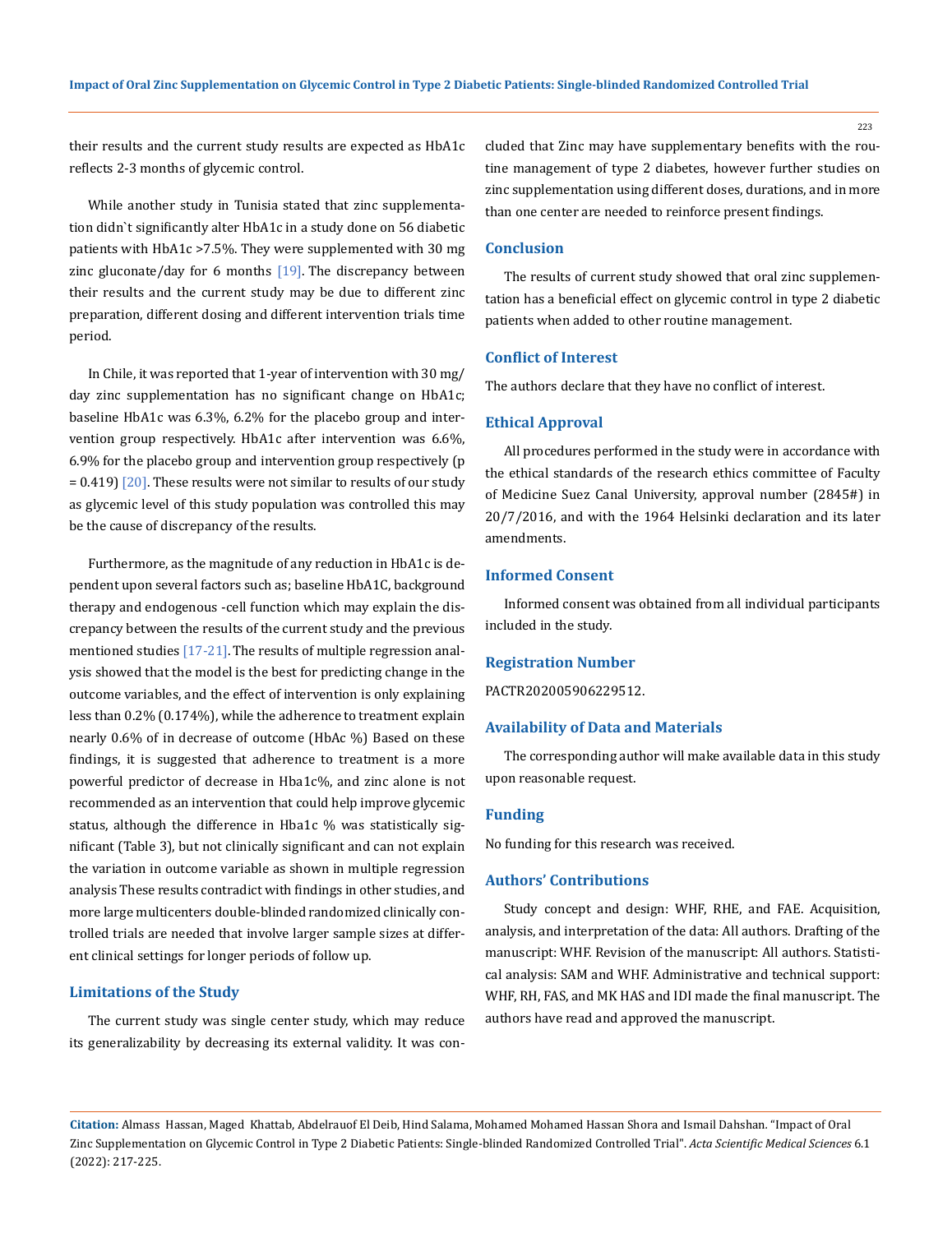All authors contributed substantially to this work. Conceptualization and proposal writing was done by OE and OO. UA and AA supervised data collection. KN and AL managed the data and wrote the initial manuscript. OE and OO provided first revision while UA, AA, HS and ID did second revision and made the final version of the manuscript for publishing. All authors have read and approved the manuscript.

# **Acknowledgments**

The authors would like to thank all patients and care givers who participated in the completion of this work. Also, we extend our thanks and appreciation to staff members, nurses at the family medicine outpatient clinic at Suez Canal University who actively contributed to this work.

# **Bibliography**

- 1. Zaccardi F., *et al*[. "Pathophysiology of type 1 and type 2 dia](https://pubmed.ncbi.nlm.nih.gov/26621825/)[betes mellitus: a 90-year perspective".](https://pubmed.ncbi.nlm.nih.gov/26621825/) *Postgraduate Medical Journal* [92.1084 \(2016\): 63-69.](https://pubmed.ncbi.nlm.nih.gov/26621825/)
- 2. International Diabetes Federation. "IDF Diabetes Atlas, 8th ed". [Brussels, Belgium: International Diabetes Federation \(2017\).](https://www.diabetesatlas.org/upload/resources/previous/files/8/IDF_DA_8e-EN-final.pdf)
- 3. [International Diabetes Federation. "IDF Diabetes Atlas. 6](https://www.idf.org/sites/default/files/fen6E%20Atlas%20Full%200.pdf)th ed" [\(2013\).](https://www.idf.org/sites/default/files/fen6E%20Atlas%20Full%200.pdf)
- 4. Jansen J., *et al*[. "Zinc and diabetes--clinical links and molecular](https://pubmed.ncbi.nlm.nih.gov/19442898/)  mechanisms". *[Journal of Nutritional Biochemistry](https://pubmed.ncbi.nlm.nih.gov/19442898/)* 20.6 (2009): [399-417.](https://pubmed.ncbi.nlm.nih.gov/19442898/)
- 5. [Fukunaka A and Fujitani Y. "Role of Zinc Homeostasis in the](https://www.mdpi.com/1422-0067/19/2/476)  [Pathogenesis of Diabetes and Obesity".](https://www.mdpi.com/1422-0067/19/2/476) *International Journal of [Molecular Sciences](https://www.mdpi.com/1422-0067/19/2/476)* 19.2 (2018): 476.
- 6. Sladek R., *et al*[. "A genome-wide association study identifies](https://www.nature.com/articles/nature05616)  [novel risk loci for type 2 diabetes".](https://www.nature.com/articles/nature05616) *Nature* 445 (2007): 881- [885.](https://www.nature.com/articles/nature05616)
- 7. Perez A., *et al*[. "Association between zinc nutritional status](https://pubmed.ncbi.nlm.nih.gov/29631853/)  [and glycemic control in individuals with well-controlled type-](https://pubmed.ncbi.nlm.nih.gov/29631853/)2 diabetes". *[Journal of Trace Elements in Medicine and Biology](https://pubmed.ncbi.nlm.nih.gov/29631853/)*  [50 \(2018\): 560-565.](https://pubmed.ncbi.nlm.nih.gov/29631853/)
- 8. [Sakpal TV. "Sample size estimation in clinical trial".](https://www.ncbi.nlm.nih.gov/pmc/articles/PMC3148614/) *Perspec[tives in Clinical Research](https://www.ncbi.nlm.nih.gov/pmc/articles/PMC3148614/)* 1.2 (2010): 67-69.
- 9. Parham M., *et al*[. "Effect of zinc supplementation on microal](https://pubmed.ncbi.nlm.nih.gov/18795212/)[buminuria in patients with type 2 diabetes: a double blind,](https://pubmed.ncbi.nlm.nih.gov/18795212/)  [randomized, placebo-controlled, cross-over trial".](https://pubmed.ncbi.nlm.nih.gov/18795212/) *Review of Diabetic Studies* [5.2 \(2008\): 102-109.](https://pubmed.ncbi.nlm.nih.gov/18795212/)
- 10. Afkhami-Ardekani M., *et al*[. "Effect of zinc sulfate supplemen](https://scialert.net/abstract/?doi=pjn.2008.550.553)[tation on lipid and glucose in type 2 diabetic patients".](https://scialert.net/abstract/?doi=pjn.2008.550.553) *Paki[stan Journal of Nutrition](https://scialert.net/abstract/?doi=pjn.2008.550.553)* 7.4 (2008): 550-553.
- 11. Khan MI., *et al*[. "Effect of high-dose zinc supplementation with](https://pubmed.ncbi.nlm.nih.gov/24082728/)  [oral hypoglycemic agents on glycemic control and inflamma](https://pubmed.ncbi.nlm.nih.gov/24082728/)[tion in type-2 diabetic nephropathy patients".](https://pubmed.ncbi.nlm.nih.gov/24082728/) *Journal of Natu[ral Science, Biology, and Medicine](https://pubmed.ncbi.nlm.nih.gov/24082728/)* 4.2 (2013): 336-340.
- 12. [Al-Maroof RA and Al-Sharbatti SS. "Serum zinc levels in dia](https://pubmed.ncbi.nlm.nih.gov/16532095/)[betic patients and effect of zinc supplementation on glycemic](https://pubmed.ncbi.nlm.nih.gov/16532095/)  [control of type 2 diabetics".](https://pubmed.ncbi.nlm.nih.gov/16532095/) *Saudi Medical Journal* 27.3 (2006): [344-350.](https://pubmed.ncbi.nlm.nih.gov/16532095/)
- 13. Jayawardena R., *et al*[. "Effects of zinc supplementation on dia](https://pubmed.ncbi.nlm.nih.gov/22515411/)[betes mellitus: a systematic review and meta-analysis".](https://pubmed.ncbi.nlm.nih.gov/22515411/) *Diabe[tology and Metabolic Syndrome](https://pubmed.ncbi.nlm.nih.gov/22515411/)* 4.1 (2012): 13.
- 14. Yoshikawa Y., *et al*[. "Insulinomimetic bis \(maltolato\) zinc \(II\)](https://pubmed.ncbi.nlm.nih.gov/11243860/)  [complex: blood glucose normalizing effect in KK-A \(y\) mice](https://pubmed.ncbi.nlm.nih.gov/11243860/)  with type 2 diabetes mellitus". *[Biochemical and Biophysical Re](https://pubmed.ncbi.nlm.nih.gov/11243860/)[search Communications](https://pubmed.ncbi.nlm.nih.gov/11243860/)* 281 (2001): 1190-1193.
- 15. [Haase H and Maret W. "Protein tyrosine phosphatases as tar](https://link.springer.com/article/10.1007/s10534-005-3707-9)[gets of the combined insulinomimetic effects of zinc and oxi](https://link.springer.com/article/10.1007/s10534-005-3707-9)dants". *Biometals* [18.4 \(2005\): 333-338.](https://link.springer.com/article/10.1007/s10534-005-3707-9)
- 16. [Tang X and Shay NF. "Zinc has an insulin-like effect on glucose](https://academic.oup.com/jn/article/131/5/1414/4686946)  [transport mediated by phosphoinositol-3-kinase and Akt in](https://academic.oup.com/jn/article/131/5/1414/4686946)  [3T3-L1 fibroblasts and adipocytes".](https://academic.oup.com/jn/article/131/5/1414/4686946) *Journal of Nutrition* 131.5 [\(2001\): 1414-1420.](https://academic.oup.com/jn/article/131/5/1414/4686946)
- 17. El-Ashmony SM., *et al*. "Effect of zinc supplementation on Glycemic control, lipid profile and renal functions in patients with type 2 diabetics: a single blinded, randomized, placebocontrolled trial". *Journal of Biology, Agriculture and Healthcare*  2 (2012): 33-41.
- 18. [Oh HM and Yoon JS. "Glycemic control of type 2 diabetic pa](https://www.ncbi.nlm.nih.gov/pmc/articles/PMC2788197/)[tients after short-term zinc supplementation".](https://www.ncbi.nlm.nih.gov/pmc/articles/PMC2788197/) *Nutrition Re[search and Practice](https://www.ncbi.nlm.nih.gov/pmc/articles/PMC2788197/)* 2.4 (2008): 283-288.

**Citation:** Almass Hassan, Maged Khattab, Abdelrauof El Deib, Hind Salama, Mohamed Mohamed Hassan Shora and Ismail Dahshan*.* "Impact of Oral Zinc Supplementation on Glycemic Control in Type 2 Diabetic Patients: Single-blinded Randomized Controlled Trial". *Acta Scientific Medical Sciences* 6.1 (2022): 217-225.